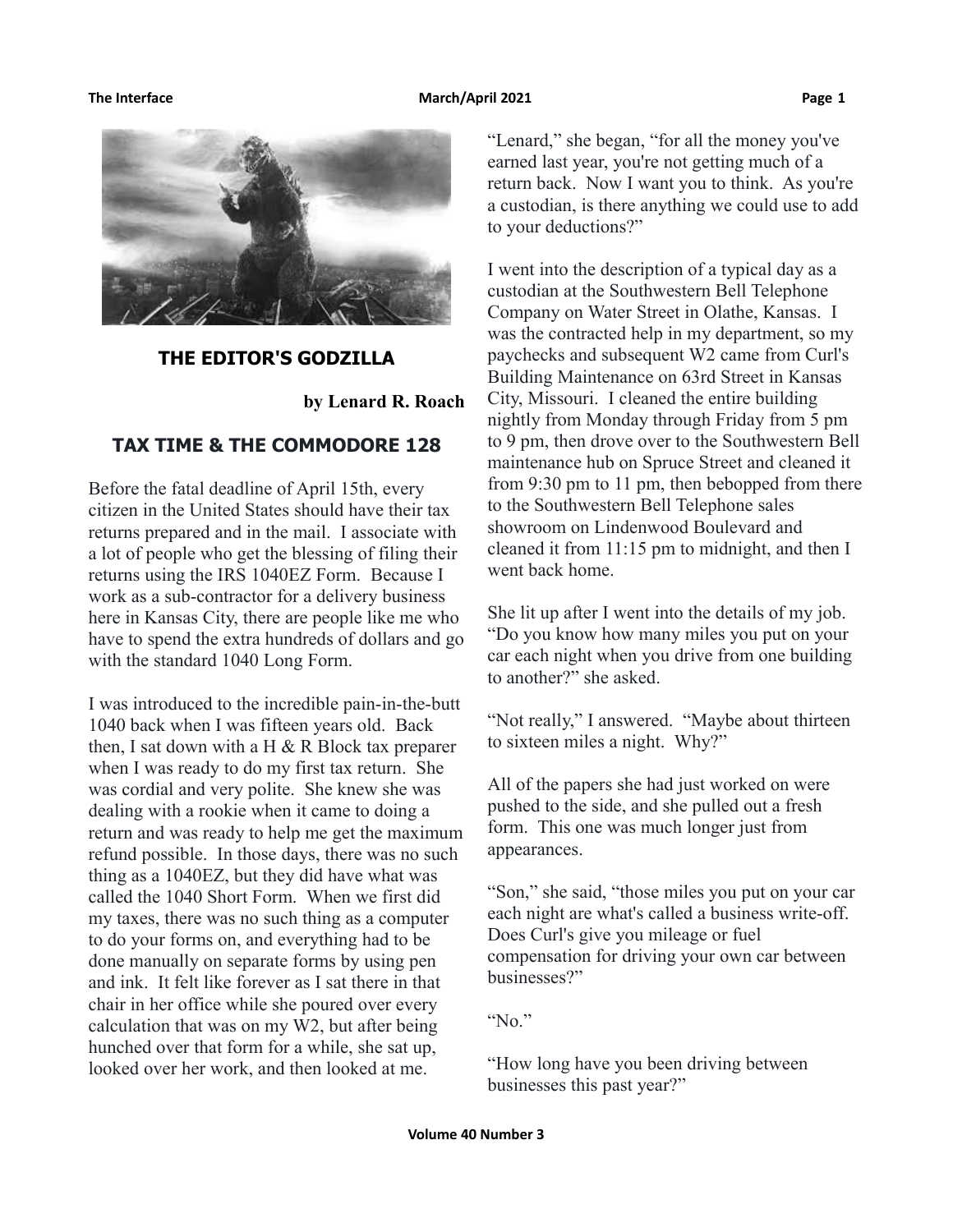"The whole year. Monday through Friday."

The woman began to scribble away frantically on the new form, copying data from the old form that she just pushed aside, like my name, address, and numbers from the W2. Another infinity passed. Then she sat up from her desk with a big smile on her face.

"Lenard, with that little information you've given me on mileage, I've been able to calculate your new return. You were only going to get around \$600 back from the IRS on the 1040 Short Form and about \$75 from Kansas, but with the new information you just gave me, we've been able to more than double your return from both federal and state. The best I can figure, you're going to get about \$1,400 back from federal and \$125 back from Kansas."

I about defecated on myself. I've never had so much money coming to me in one sitting before. I felt like I hit the mother lode!

"Now I want you to do yourself a favor," she began to teach me. "I want you to buy a small spiral notebook that you can keep in your glove box of the car and each time you have to drive somewhere in your car for the company, I want you to write down the date that you did it, your starting miles, and your ending miles. Do that for the whole year. When we sit down here to do your taxes next year, I want you to bring me that mileage book, and together we'll pour over the numbers. I bet you that next year we can get you an even bigger tax return." She leaned back in her chair with my form in her hand. "What are you going to do with all that money?" the middleaged lady asked, still smiling.

Comic book store, here I come!

I anxiously waited at home for my anticipated checks to come in the mail. As soon as they hit the mailbox, I showed mom what I got from the government. I put the checks into the bank and then took mom out to a nice restaurant first thing to celebrate my first ever tax return.

Time travel to this tax year. During the day I drive my car, picking up all my own expenses for Action Delivery on Gardner Avenue in Kansas City, Missouri, and delivering pizzas for Sarpino's Pizzeria on 95th Street in Leawood, Kansas at night. Each company gets its own mileage book. In my tax preparation arsenal, I also have my trusty Commodore 128 computer which houses all my work and home data on a single 5.25" floppy disk. I also keep hard copies of all my write-offs like cellphone bills, uniforms, insurance premiums, car repairs (even oil changes), tow bills, and other miscellaneous information that is necessary to keep for the purpose of taxes. In programs like Money Manager 2K (a program best used in 64 mode on the 128), I have an entire list of all my deposits, expenditures, and other things needed to keep the house running throughout the year. All the user has to do is go to "Print Year To Date" reports in the Money Manager program, turn on the printer (in my case, the hard-to-find Commodore MPS-802), put tractor feed paper into the printer, and press "Y." Before long (maybe about five minutes), a copy of the entire year's income and expenses are printed out and ready for the tax preparer.

I still do my mileage logs in pen and ink, because in my professions, you can burn through a vehicle very quickly. In fact during this past year, I've burned through two vehicles – a 1998 Dodge Neon and a 2003 Nissan Frontier. I'm on my third vehicle, a 2015 Chevrolet Trax LS with all-wheel drive. I use the PRINT command (usually represented by the ? symbol to save time) to calculate in mileage the days I worked, then I total up the month, and I write down that total on the back of the sheet. Usually I can have about two months of daily mileage totals on each sheet of notebook paper. Then I total up the numbers to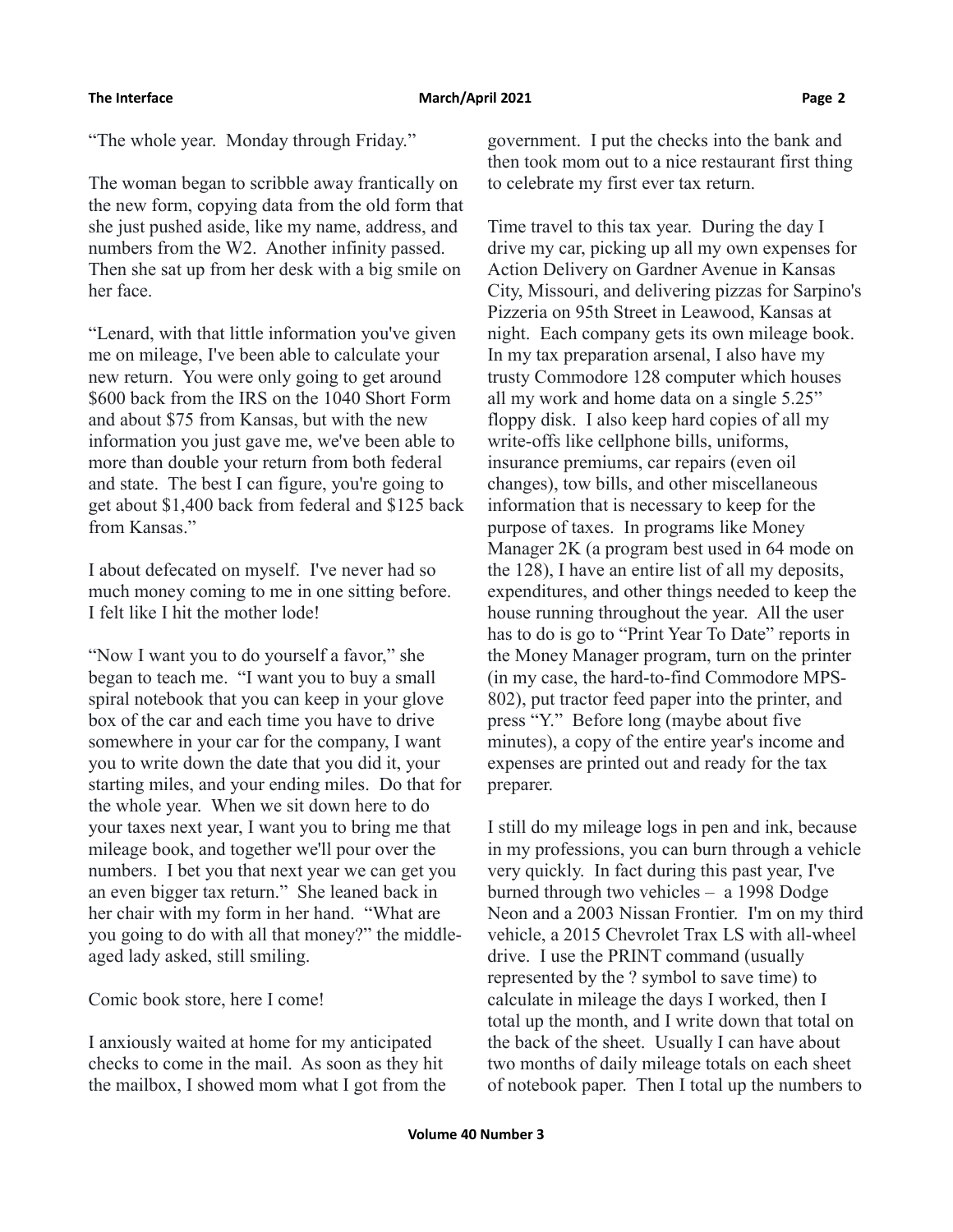give me the final number for the year. Just for kicks, I take the yearly total of mileage from one job, add it with the mileage from my other job, and then multiply the total by .55, which I think is the standard write-off per mile for the year 2020.

Even though the Commodore 128 and the Commodore 128 in 64 mode keep great records if calculated patiently and correctly, there are some write-offs that I have to keep on receipts, because they are connected with other purchases. For example, in 2020 I spent \$69 on work pants alone. I purchased those pants from Walmart, and they were added to my regular purchases, like Cap'n Crunch and frozen pizzas. I have to show those receipts to my tax preparer, underline the purchase on the receipt, and then calculate them out on a separate sheet of paper. I could take the time and use Money Manager to do the work for me, but that means creating a new category in the program set-up. Also, since the program runs best in Commodore 64 mode, the user only gets 150 entries per month. I found this out the hard way when I ran out of room one month by keeping detailed records. The program gives you the option to condense your records starting at Entry 140, but sometimes I need to go back further into the month and clean up the previous days to make more room. I'm sure this little error is due to the 64K limits to the Commodore 64. To clean this mess up, I started adding up (using the calculator feature on the Commodore) receipts and putting them into the computer as a whole. For example, if I got fuel at Minit Mart for \$20 and then later that day I have to stop in at a Quik Trip to get another \$20 of fuel, when I get home I would add the totals together and put it into Money Manager as a \$40 fuel purchase, putting it under the title of "convenience stores" with the subheading of "fuel." At the end of the month, these numbers would come out under the subheading of "fuel" for the month. It would be great if there were a C128 version of Money Manager just to access more board memory. Money Manager is a great program, but it does have its limits.

So, with all that said, it's time for all good citizens of these great United States to get ready at the beginning of 2021. Get your loose records together, categorize them, calculate the numbers, and try to glean something out of the leftovers of the year 2020. Here's to a successful return to all in the upcoming tax season!

## **MONTHLY MEETING REPORTS**

## **by Robert Bernardo & Dick Estel**

We at FCUG do apologize for the delay, but due to the continuing pandemic there was no club meetings in the months of March and April. We do look forward to the day when we will be able to get together and discuss the latest advances in the greatest computers ever designed – the Commodore!

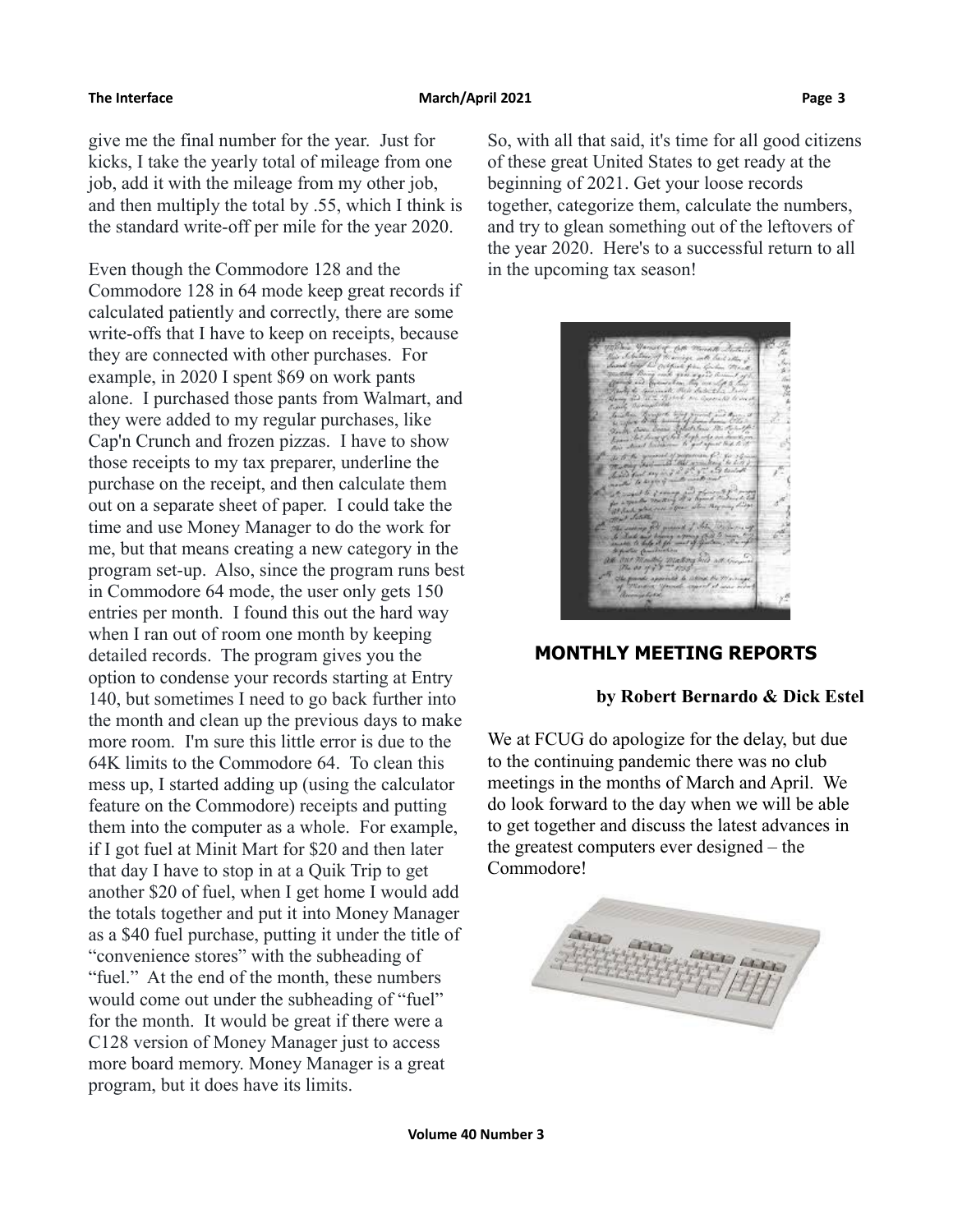

## **WARHOL & THE COMPUTER**

## **by Guest Contributor Chris Garcia**

People don't associate legendary pop artist Andy Warhol with the computer. My first thoughts go to Campbell Soup cans, Marilyn Monroe, and his film works. While most of Warhol's creative output happened in the 1960s, when only a few serious artists had access to and used computers, he continued to paint and create artworks up until his death in 1987. Towards the end of his life, he began to create works using Amiga computers. It should be no surprise that Warhol was interested in computers; he'd been fascinated with popular culture for decades, and computers had moved beyond being mysterious tools to become items encountered in everyday life. That alone would get Warhol interested in them as commodity objects, but add to that the artistic potential of such machines and it's not at all a stretch to see his interest.

In Walter Isaacson's biography of Steve Jobs, he describes Sean Lennon's ninth birthday party at the Dakota Apartments in New York. Dozens of significant figures in the arts and entertainment industry were there to attend the birthday of the son of the late John Lennon, including artists Louise Nevelson and Keith Haring. Warhol was in attendance, as he was at a great many New York

society parties, but a slightly surprising guest was Steve Jobs, co-founder of Apple Computer. Jobs brought with him a Macintosh computer. At first, Warhol and Haring watched as Jobs showed Sean how to work with the machine. After a while, Warhol took Sean's place in front of the Mac while Jobs tried to explain how to use a mouse. It took a while, but finally Warhol used the Pencil tool to draw.

"Look! Keith! I drew a circle!" Warhol said to Haring.

This was Warhol's introduction to creating art with computers, though Jobs had called him previously trying to give him a Macintosh. Warhol never returned his calls, seeing no reason to consider computers.

Less than a year later, Commodore launched the Amiga 1000 personal computer. The launch was held on July 23, 1985, in the Vivian Beaumont Theater, a part of New York's Lincoln Center. It attracted not only the typical technology crowd, but also those interested in music, film, and art. The Amiga 1000 was being positioned as a "multi-media" computer, usable in many fields of creative endeavor. Apple's Macintosh had launched a year earlier and was already starting to gain a following among the arts and design communities. Launching a computer at a major cultural venue was still somewhat new, but the scope of the introduction was on-par with the Macintosh introduction the previous year. One of the highlights of the event was the creation of a piece of art live, on stage.

Andy Warhol was the creator.

The subject of his work? Debbie Harry, best known for her work as the lead singer in the seminal New Wave band, Blondie.

The creation began with Warhol capturing an image of Harry and then manipulating it, using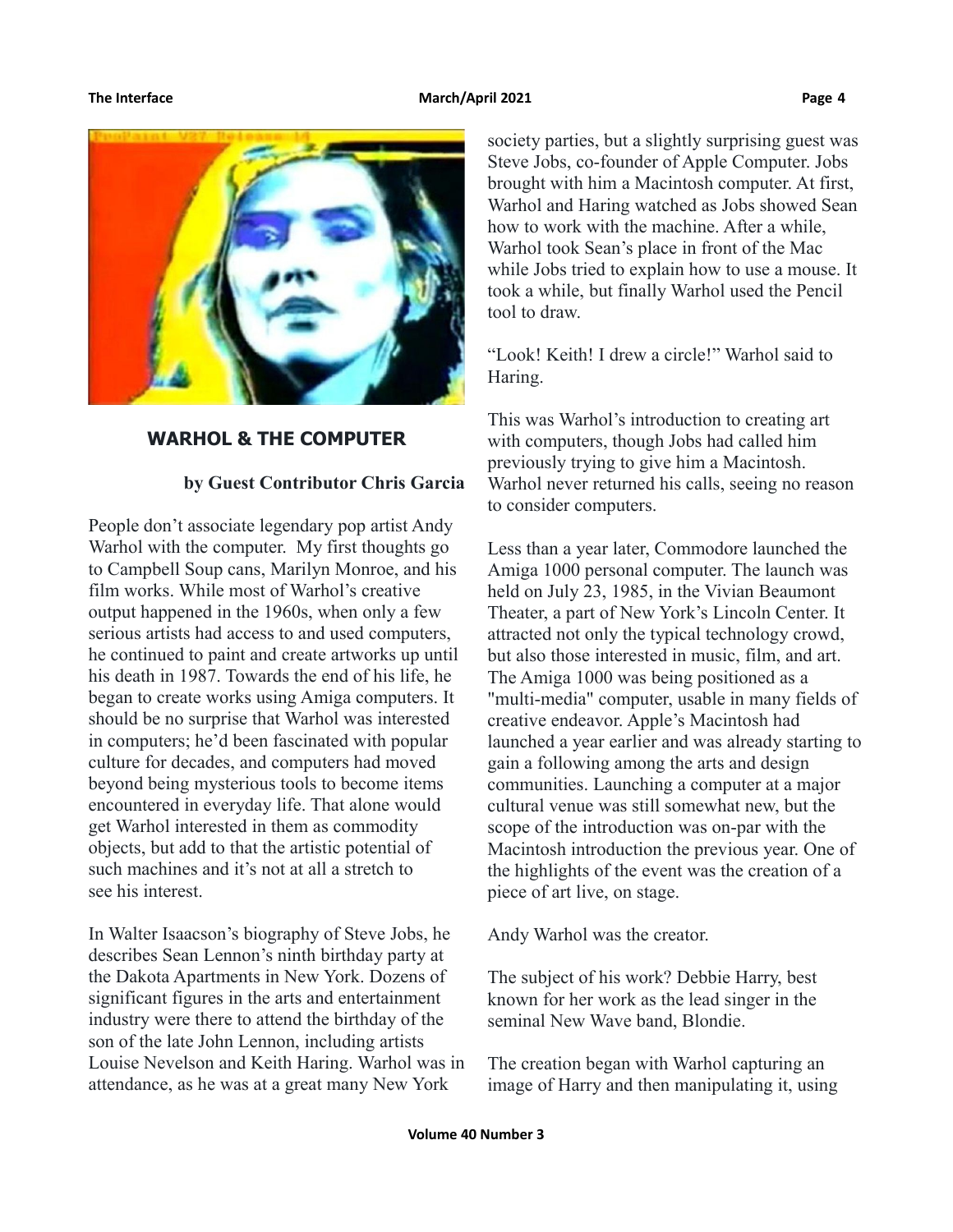ProPaint, a paint system that was still in the early stages of testing. A photograph of Harry was digitized and Warhol manipulated the colors of the image using ProPaint. The resulting image was quite similar to the silk-screened images Warhol created of stars such as Monroe, Elvis, and Liza Minnelli during his heyday.

The piece would be very easy to create today; in fact it might seem a bit primitive. In the ensuing years, programs such as Photoshop, as well as much-expanded research by the arts community, has made images like the one that Andy created at Lincoln Center seem downright ordinary. Still, Warhol was obviously having fun creating the work, and was heard to quip "the thing that I like most about doing art on the computer is that it looks like my work."

Warhol had been involved with filmmaking dating back to the 1960s and the earliest days of The Factory. Many of the films Warhol made were in the style of the early silent actualities, though taken to a grander scale, with films of simple activities such as eating or sleeping. At other points, he shot newsreel-type footage of various art events, activities around The Factory, and music films, notably with The Velvet Underground. He shot hundreds of "screen tests" of stars and later produced various narrative works, some of which he directed, others by Paul Morrissey, including Women in Revolt, Blood for Dracula, and Flesh for Frankenstein. Many of Warhol's films were poorly regarded by the cinema establishment. Poet and critic Dana Gioia once noted, "No director in human history has ever or will ever make worse movies. Warhol makes Ed Wood look like Ingmar Bergman." Warhol also produced a television series for MTV from 1985 to 1987.

Warhol acquired several Amigas and began creating works with them, including a short film using the Amiga 1000 titled, "YOU ARE THE ONE." This featured twenty digitized images of Marilyn Monroe from 1950s newsreel footage, manipulated by Warhol with the Amiga. This was set to music. The film was never shown while Warhol was alive but was discovered in 2001 among many of Warhol's computer disks. The music was discovered on another disk labeled "soundtracks for imaginary movies, i.e., you are the one." Despite much legal wrangling, including the potential seizure of the film, the Museum of New Art in Detroit premiered the film in 2006, showing it only for one day.

Warhol's other works created for the Amiga are somewhat more obscure, though one was used as the cover for The Creative Issue of Amiga World magazine. The image is of Andy Warhol with an Amiga. Like many of Warhol's works, it was about the imagery of our world and how the artist plays in it.

While Andy Warhol's traditional artworks may be far better known, had he lived a few more years, he may well have been the most important of all computer artists.



# **DEBBIE HARRY AND THE COMMODORE AMIGA**

(Debbie Harry, was a singer, songwriter, and actress who had the lead vocals in the band, Blondie. Some of her famous songs were "Heart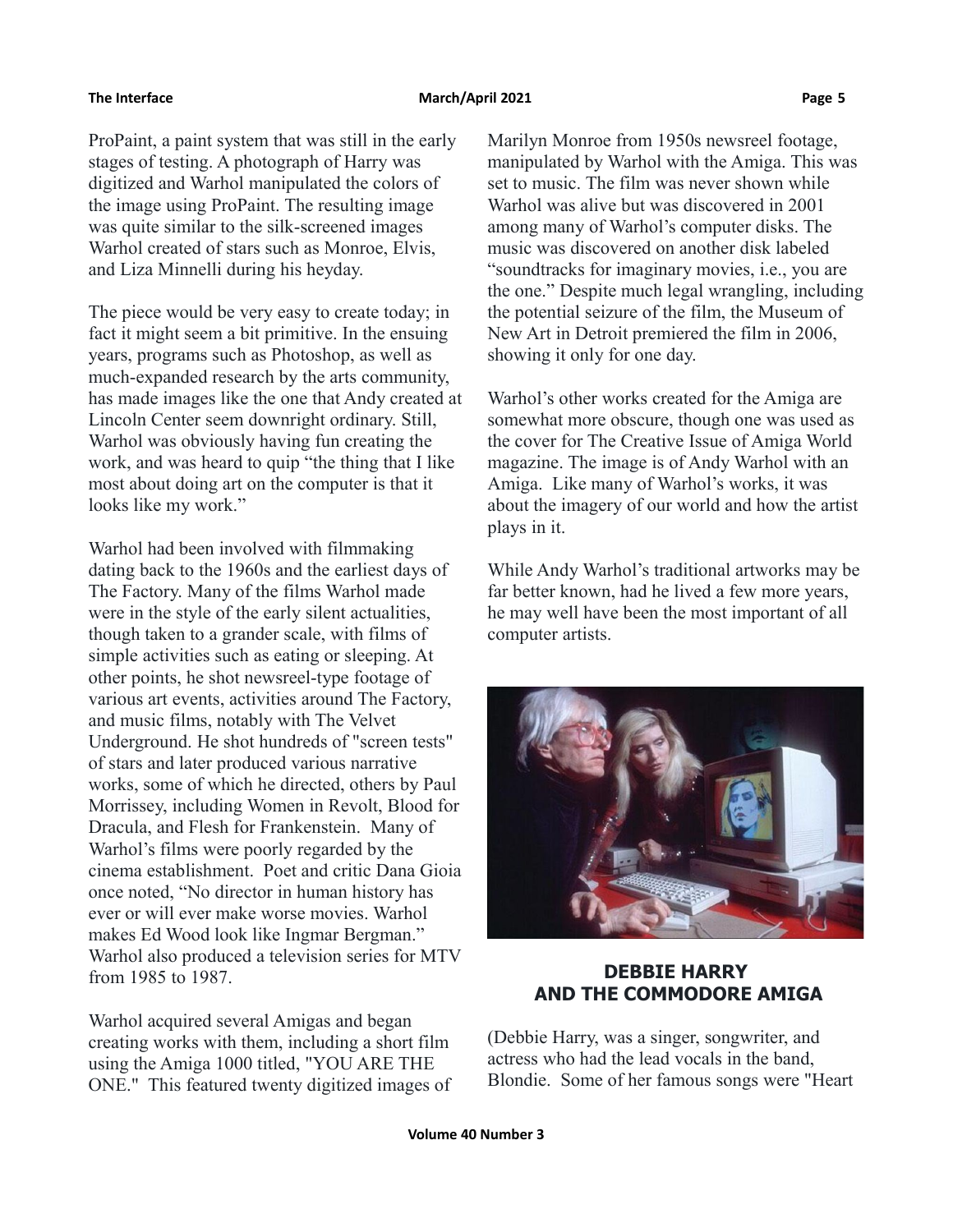----

of Glass," "Call Me," and "The Tide Is High." Andy Warhol was an artist, film director, and producer who was a leading figure in the visual art movement known as pop art. Both of them appeared together on stage for the unveiling of the Commodore Amiga 1000 in 1985. Below is what Debbie recalled from that event.)

Later, Andy called and asked me to model for a portrait he was going to create live, at Lincoln Center, as a promotion for the Commodore Amiga computer. It was a pretty amazing event. They had a full orchestra and a large board set up with a bunch of technicians in lab coats. The techs programmed away with all the Warhol colors, as Andy designed and painted my portrait. I hammed it up some for the cameras, turning toward Andy, running my hand through my hair, and asking in a suggestive Marilyn voice, "Are you ready to paint me?" Andy was pretty hilarious in his flat-affect way, as he sparred with the Commodore host.

I think there are only two copies of this computergenerated Warhol in existence and I have one of them. Commodore also gave me a free computer, which I passed on to Chris [Stein].

Harry, Debbie, "Face It: a Memoir," Dey St., an imprint of William Morrow, p. 196, c. 2019.





# **NOVEMBER SCCAN MEETING... KIND OF...**

## **by Robert Bernardo**

(This is a report from our sister club, the Southern California Commodore & Amiga Network, told from the perspective of club leader Robert Bernardo.)

Due to the pandemic, no SCCAN meetings have been held at our usual Panera Bread Restaurant in Northridge, CA. In mid-November, outdoor dining at the restaurant was available, but there was no electrical outlet nor shade for our monitors. Also Panera had instituted a 2-hour time limit on dining.

SCCAN member Jeff R. wanted to meet so that he could pick up his 2 monitors which had been repaired by Ray Carlsen. Well, I didn't want to drive the 3 hours down from Visalia to Northridge, and so, we compromised. He would drive up from his area, and I would drive down 1 hour, 20 minutes to the Bakersfield Panera Bread Restaurant.

We met on Saturday, November 19, at the noon hour, and he treated me to lunch at the restaurant. We ate in the outdoor patio which was shaded and had one electrical outlet! Of course, we tried to be socially-distant, him eating at one side of the